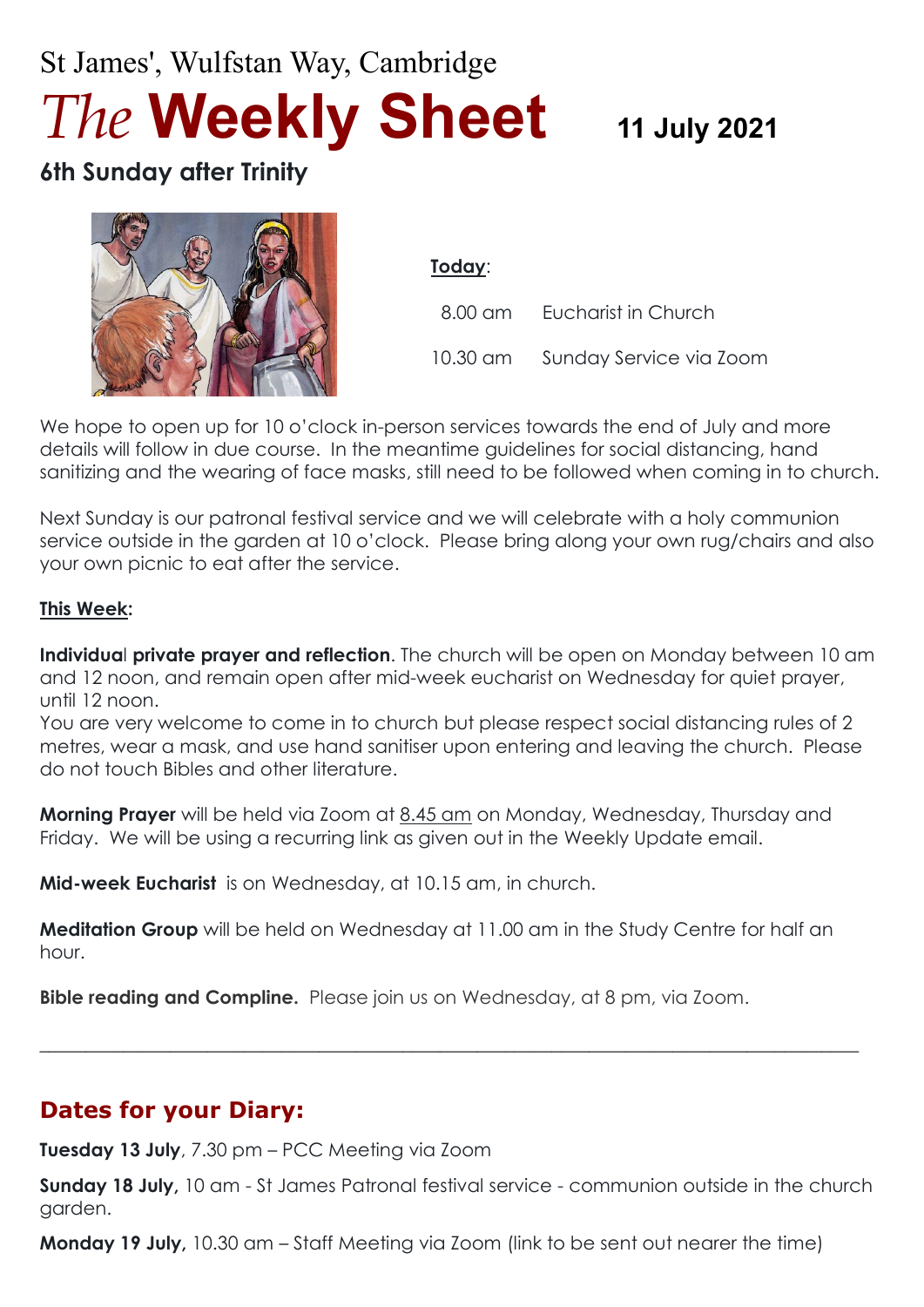## **Collect for today**

Generous God, you give us gifts and make them grow: though our faith is small as mustard seed, make it grow to your glory and the flourishing of your kingdom; through Jesus Christ our Lord.

#### **Today's readings at 8 o'clock are:**

2 Samuel 6.1-5, 12*b*-19; Psalm 24; Ephesians 1.3-14; Mark 6.14-29

## **2 Samuel 6.1-5, 12***b***-19**

#### **David Brings the Ark to Jerusalem**

David again gathered all the chosen men of Israel, thirty thousand. David and all the people with him set out and went from Baale-judah, to bring up from there the ark of God, which is called by the name of the LORD of hosts who is enthroned on the cherubim. They carried the ark of God on a new cart, and brought it out of the house of Abinadab, which was on the hill. Uzzah and Ahio, the sons of Abinadab, were driving the new cart with the ark of God; and Ahio went in front of the ark. David and all the house of Israel were dancing before the LORD with all their might, with songs and lyres and harps and tambourines and castanets and cymbals.

**\_\_\_\_\_\_\_\_\_\_\_\_\_\_\_\_\_\_\_\_\_\_\_\_\_\_\_\_\_\_\_\_\_\_\_\_\_\_\_\_\_\_\_\_\_\_\_\_\_\_\_\_\_\_\_\_\_\_\_\_\_\_\_\_\_\_\_\_\_\_\_\_\_\_\_\_\_\_\_\_\_\_\_\_\_**

 $\_$  , and the set of the set of the set of the set of the set of the set of the set of the set of the set of the set of the set of the set of the set of the set of the set of the set of the set of the set of the set of th

It was told King David, 'The LORD has blessed the household of Obed-edom and all that belongs to him, because of the ark of God.' So David went and brought up the ark of God from the house of Obed-edom to the city of David with rejoicing; and when those who bore the ark of the LORD had gone six paces, he sacrificed an ox and a fatling. David danced before the LORD with all his might; David was girded with a linen ephod. So David and all the house of Israel brought up the ark of the LORD with shouting, and with the sound of the trumpet.

As the ark of the LORD came into the city of David, Michal daughter of Saul looked out of the window, and saw King David leaping and dancing before the LORD; and she despised him in her heart.

They brought in the ark of the LORD, and set it in its place, inside the tent that David had pitched for it; and David offered burnt-offerings and offerings of well-being before the LORD. When David had finished offering the burnt-offerings and the offerings of well-being, he blessed the people in the name of the LORD of hosts, and distributed food among all the people, the whole multitude of Israel, both men and women, to each a cake of bread, a portion of meat, and a cake of raisins. Then all the people went back to their homes.

 $\_$  , and the set of the set of the set of the set of the set of the set of the set of the set of the set of the set of the set of the set of the set of the set of the set of the set of the set of the set of the set of th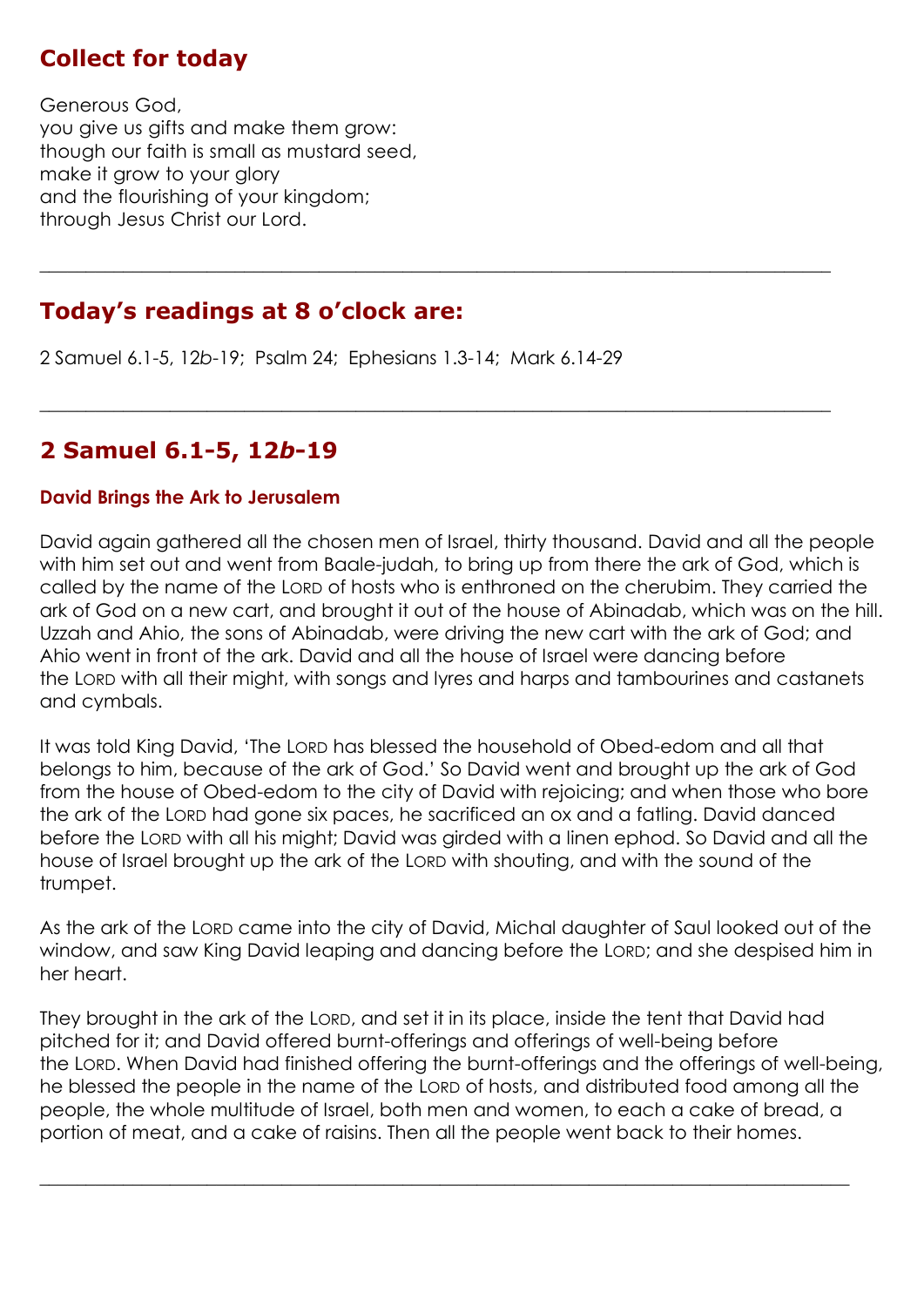#### **Psalm 24**

The earth is the Lord's and all that fills it, the compass of the world and all who dwell therein. For he has founded it upon the seas and set it firm upon the rivers of the deep. 'Who shall ascend the hill of the Lord, or who can rise up in his holy place?' 'Those who have clean hands and a pure heart, who have not lifted up their soul to an idol, nor sworn an oath to a lie; 'They shall receive a blessing from the Lord, a just reward from the God of their salvation'. Such is the company of those who seek him, of those who seek your face, O God of Jacob. Lift up your heads, O gates; be lifted up, you everlasting doors; and the King of glory shall come in. 'Who is the 'King of glory?' 'The Lord, strong and mighty, the Lord who is mighty in battle'. Lift up your heads, O gates; be lifted up, you everlasting doors; and the King of glory shall come in. 'Who is this King of glory?' 'The Lord of hosts, he is the King of glory'.

## **Ephesians 1.3-14**

#### **Spiritual Blessings in Christ**

Blessed be the God and Father of our Lord Jesus Christ, who has blessed us in Christ with every spiritual blessing in the heavenly places, just as he chose us in Christ before the foundation of the world to be holy and blameless before him in love. He destined us for adoption as his children through Jesus Christ, according to the good pleasure of his will, to the praise of his glorious grace that he freely bestowed on us in the Beloved. In him we have redemption through his blood, the forgiveness of our trespasses, according to the riches of his grace that he lavished on us. With all wisdom and insight he has made known to us the mystery of his will, according to his good pleasure that he set forth in Christ, as a plan for the fullness of time, to gather up all things in him, things in heaven and things on earth. In Christ we have also obtained an inheritance, having been destined according to the purpose of him who accomplishes all things according to his counsel and will, so that we, who were the first to set our hope on Christ, might live for the praise of his glory. In him you also, when you had heard the word of truth, the gospel of your salvation, and had believed in him, were marked with the seal of the promised Holy Spirit; this is the pledge of our inheritance towards redemption as God's own people, to the praise of his glory.

 $\_$  , and the set of the set of the set of the set of the set of the set of the set of the set of the set of the set of the set of the set of the set of the set of the set of the set of the set of the set of the set of th

 $\_$  , and the set of the set of the set of the set of the set of the set of the set of the set of the set of the set of the set of the set of the set of the set of the set of the set of the set of the set of the set of th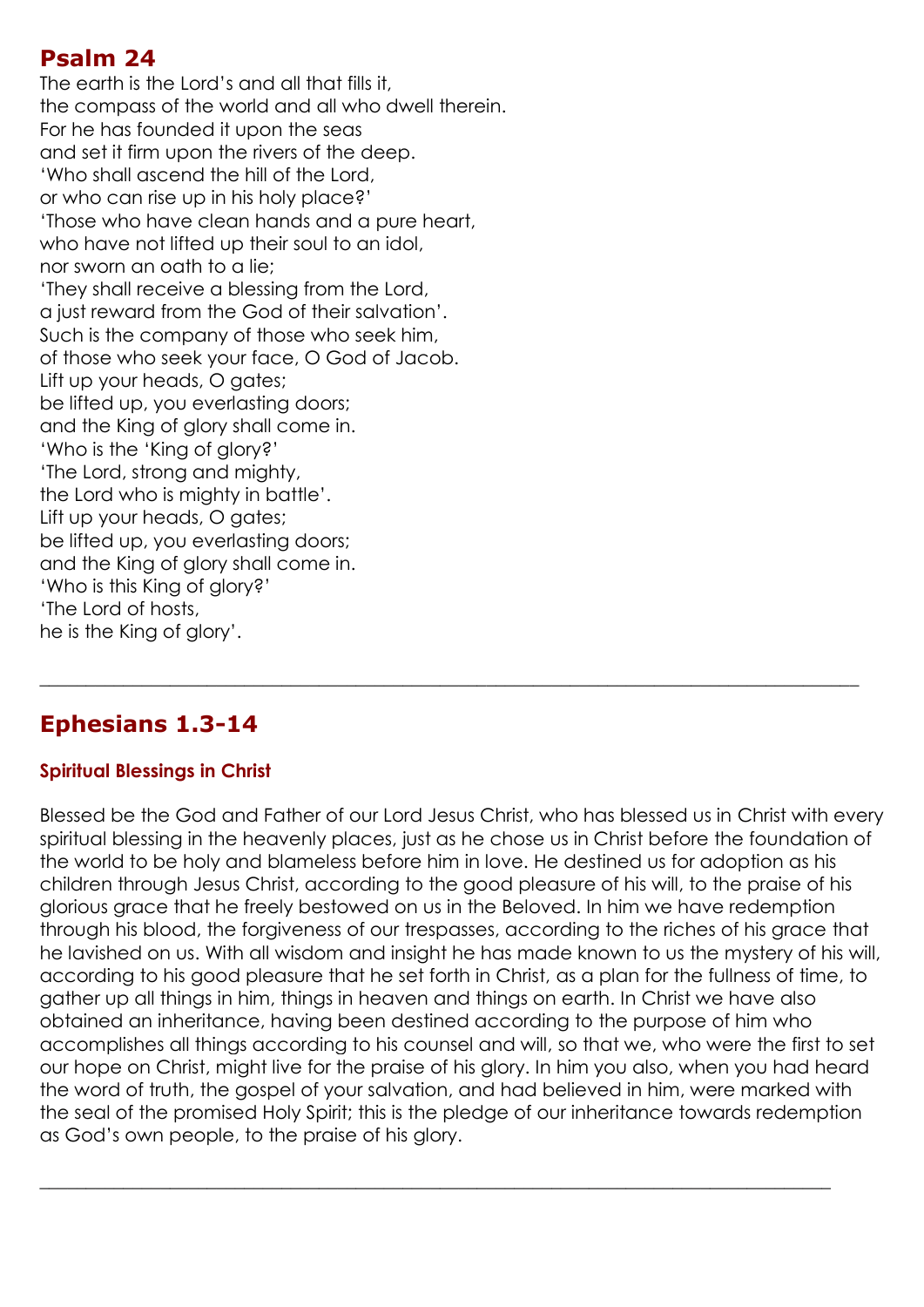#### **Mark 6.14-29**

#### **The Death of John the Baptist**

King Herod heard of it, for Jesus' name had become known. Some were saying, 'John the baptizer has been raised from the dead; and for this reason these powers are at work in him.' But others said, 'It is Elijah.' And others said, 'It is a prophet, like one of the prophets of old.' But when Herod heard of it, he said, 'John, whom I beheaded, has been raised.'

For Herod himself had sent men who arrested John, bound him, and put him in prison on account of Herodias, his brother Philip's wife, because Herod had married her. For John had been telling Herod, 'It is not lawful for you to have your brother's wife.' And Herodias had a grudge against him, and wanted to kill him. But she could not, for Herod feared John, knowing that he was a righteous and holy man, and he protected him. When he heard him, he was greatly perplexed; and yet he liked to listen to him. But an opportunity came when Herod on his birthday gave a banquet for his courtiers and officers and for the leaders of Galilee. When his daughter Herodias came in and danced, she pleased Herod and his guests; and the king said to the girl, 'Ask me for whatever you wish, and I will give it.' And he solemnly swore to her, 'Whatever you ask me, I will give you, even half of my kingdom.' She went out and said to her mother, 'What should I ask for?' She replied, 'The head of John the baptizer.' Immediately she rushed back to the king and requested, 'I want you to give me at once the head of John the Baptist on a platter.' The king was deeply grieved; yet out of regard for his oaths and for the guests, he did not want to refuse her. Immediately the king sent a soldier of the guard with orders to bring John's head. He went and beheaded him in the prison, brought his head on a platter, and gave it to the girl. Then the girl gave it to her mother. When his disciples heard about it, they came and took his body, and laid it in a tomb.

#### **Readings for next Sunday, 18 July - Patronal Festival Service**

 $\_$  , and the set of the set of the set of the set of the set of the set of the set of the set of the set of the set of the set of the set of the set of the set of the set of the set of the set of the set of the set of th

\_\_\_\_\_\_\_\_\_\_\_\_\_\_\_\_\_\_\_\_\_\_\_\_\_\_\_\_\_\_\_\_\_\_\_\_\_\_\_\_\_\_\_\_\_\_\_\_\_\_\_\_\_\_

Acts 11.27-12.2; Psalm 126; Matthew 20.28

**Next Sunday is our Patronal Festival Service** and we will be celebrating at 10 o'clock with a Holy Communion service outside in the garden. Please bring along your own rug/chairs and also your own picnic to eat after the service.

**Food Hub.** The Food Hub continues to operate on a Saturday morning between 10.30 am and 12.30 pm here at St James'.

The food remains a basic food package ideally for those who are either struggling to pay for provisions or who cannot get to the shops or book an online delivery.

The Food Hub is now able to receive donations again and these should be dropped off at church between 3 and 4 pm on a Friday afternoon. Look on the Queen Edith Community Forum website to find more details about those items most needed - and about how to donate financially. Thank you.

**Caroline** will be working from home on Monday and Thursday, usual times, and will be in the office on Wednesday morning.